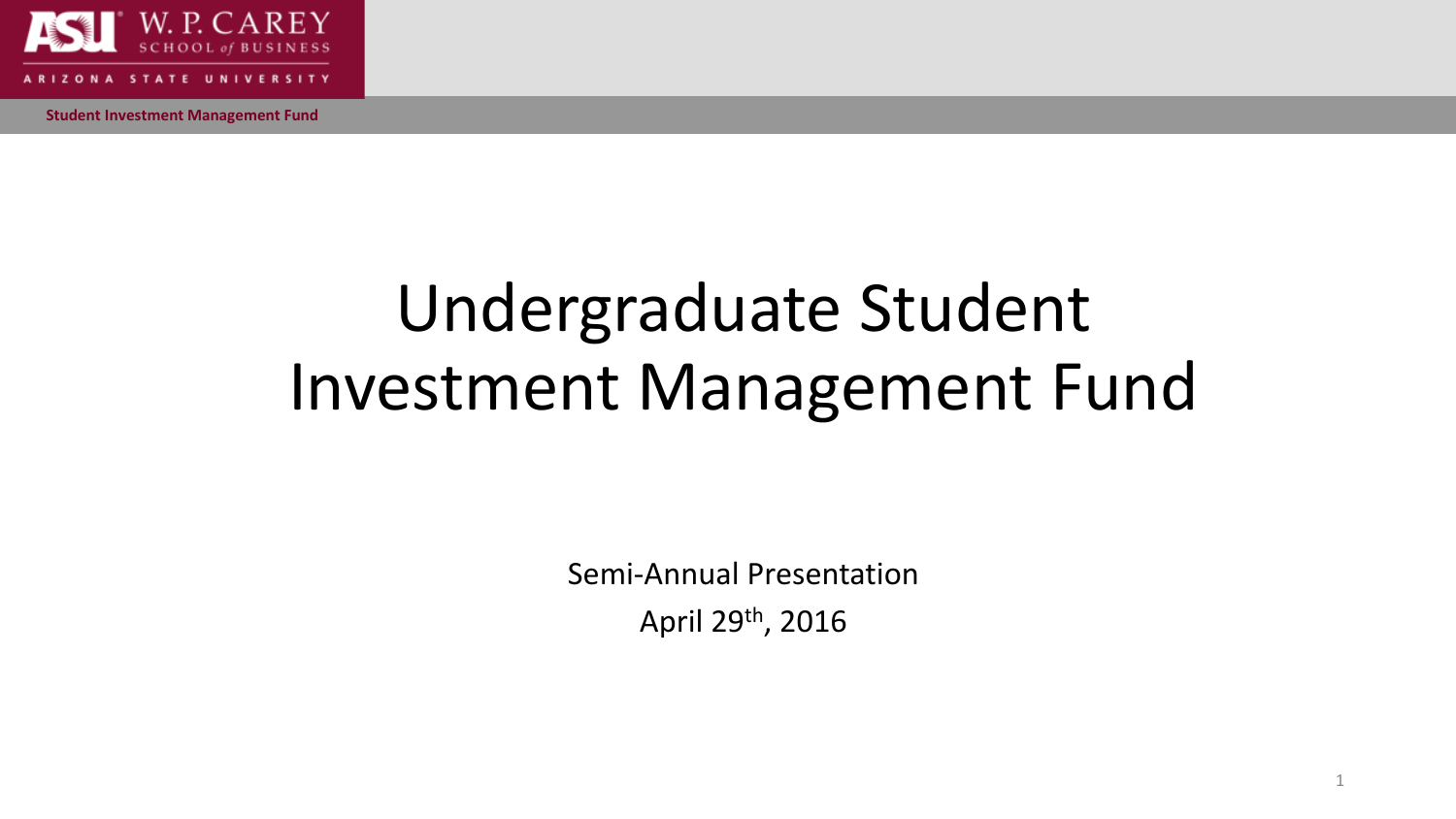![](_page_1_Picture_0.jpeg)

ARIZONA STATE UNIVERSITY

**Student Investment Management Fund**

## Meet the Fund

![](_page_1_Picture_4.jpeg)

Carter Wendt

![](_page_1_Picture_6.jpeg)

Stephen Bergauer

![](_page_1_Picture_7.jpeg)

Iskandar Pashayev

![](_page_1_Picture_9.jpeg)

Meridith Vogelsang Megan Vogelsang

![](_page_1_Picture_11.jpeg)

Charley Edson

![](_page_1_Picture_13.jpeg)

Jesse Golden

![](_page_1_Picture_15.jpeg)

Gregory Nowicki

![](_page_1_Picture_17.jpeg)

Jake Bacon

![](_page_1_Picture_19.jpeg)

Thomas Radigan

![](_page_1_Picture_21.jpeg)

Connor McKenzie

![](_page_1_Picture_23.jpeg)

William Brantley

![](_page_1_Picture_25.jpeg)

Adlaai Stelung

![](_page_1_Picture_27.jpeg)

![](_page_1_Picture_28.jpeg)

Yangzhi Zhao

![](_page_1_Picture_30.jpeg)

Ryan Burke

![](_page_1_Picture_31.jpeg)

Ethan Schmidt

![](_page_1_Picture_32.jpeg)

Stephen McAleer

![](_page_1_Picture_34.jpeg)

2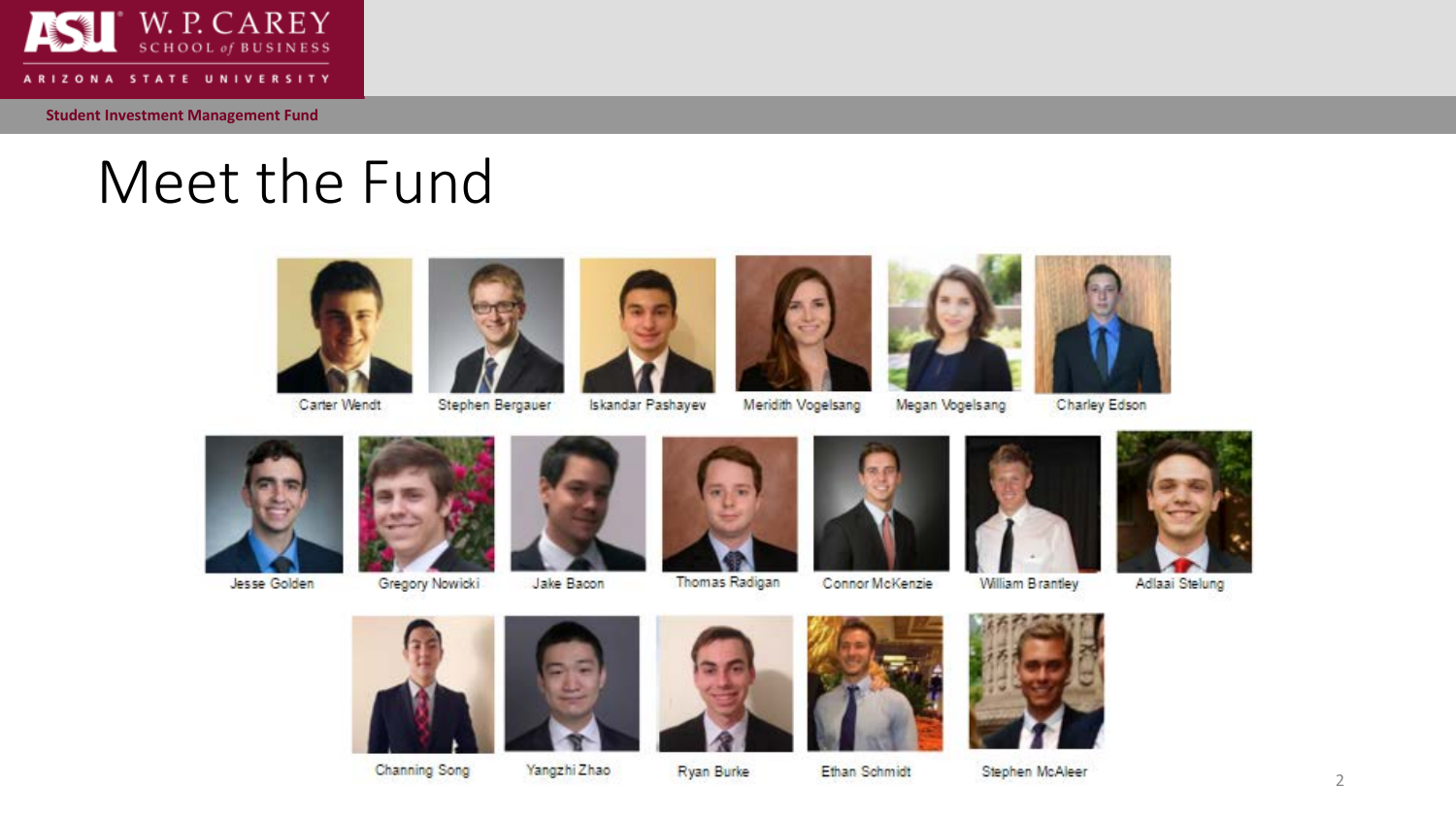![](_page_2_Picture_0.jpeg)

![](_page_2_Figure_3.jpeg)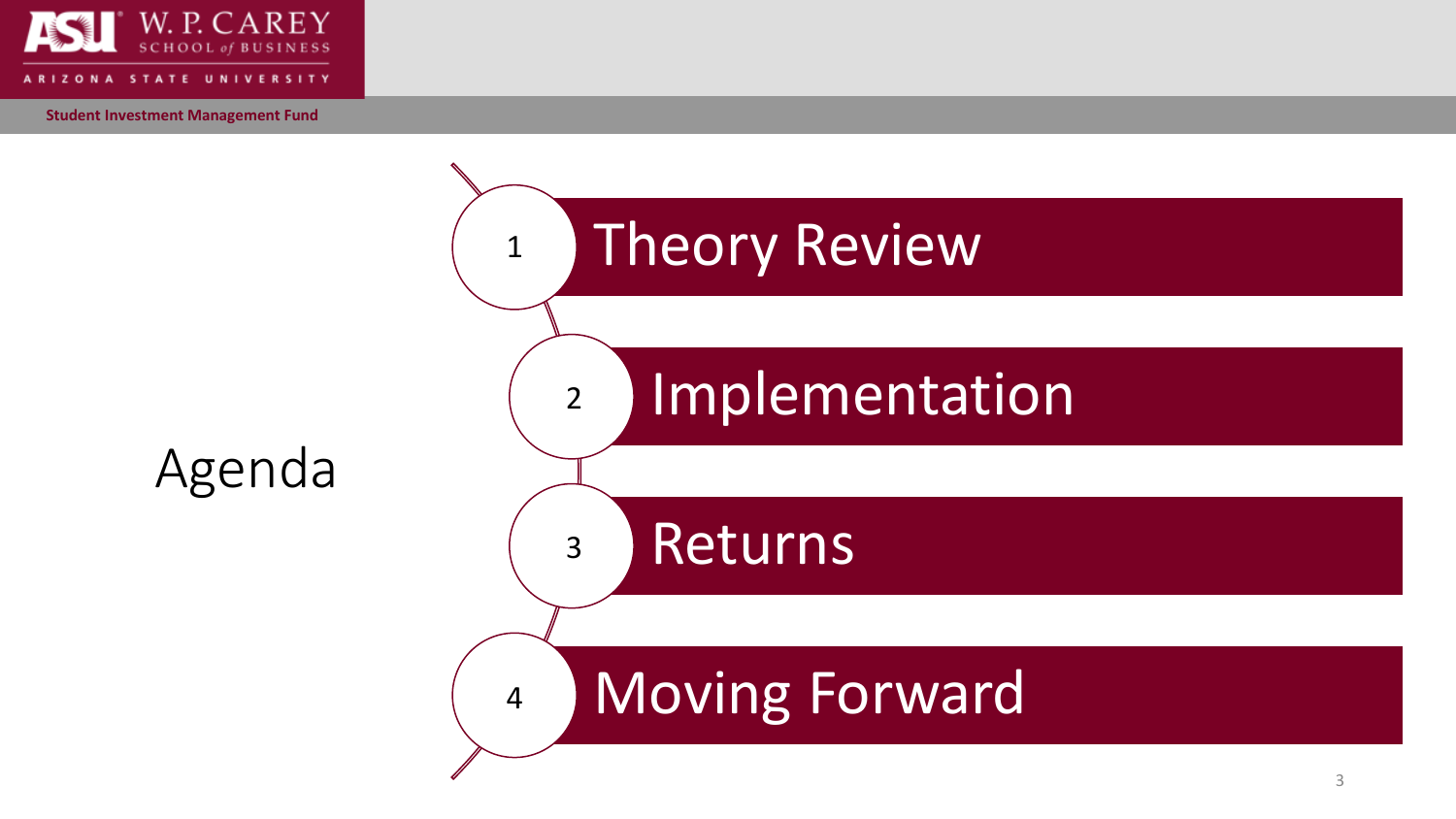![](_page_3_Picture_0.jpeg)

**Financial Theory Complementation** Theory **Results & Analysis** 

## Overview of Investment Thesis *Arbitrage Asymmetry and the Idiosyncratic*

*Volatility Puzzle* Stambaugh, Yu, Yuan (2015)

Invest in securities with two key features:

![](_page_3_Figure_9.jpeg)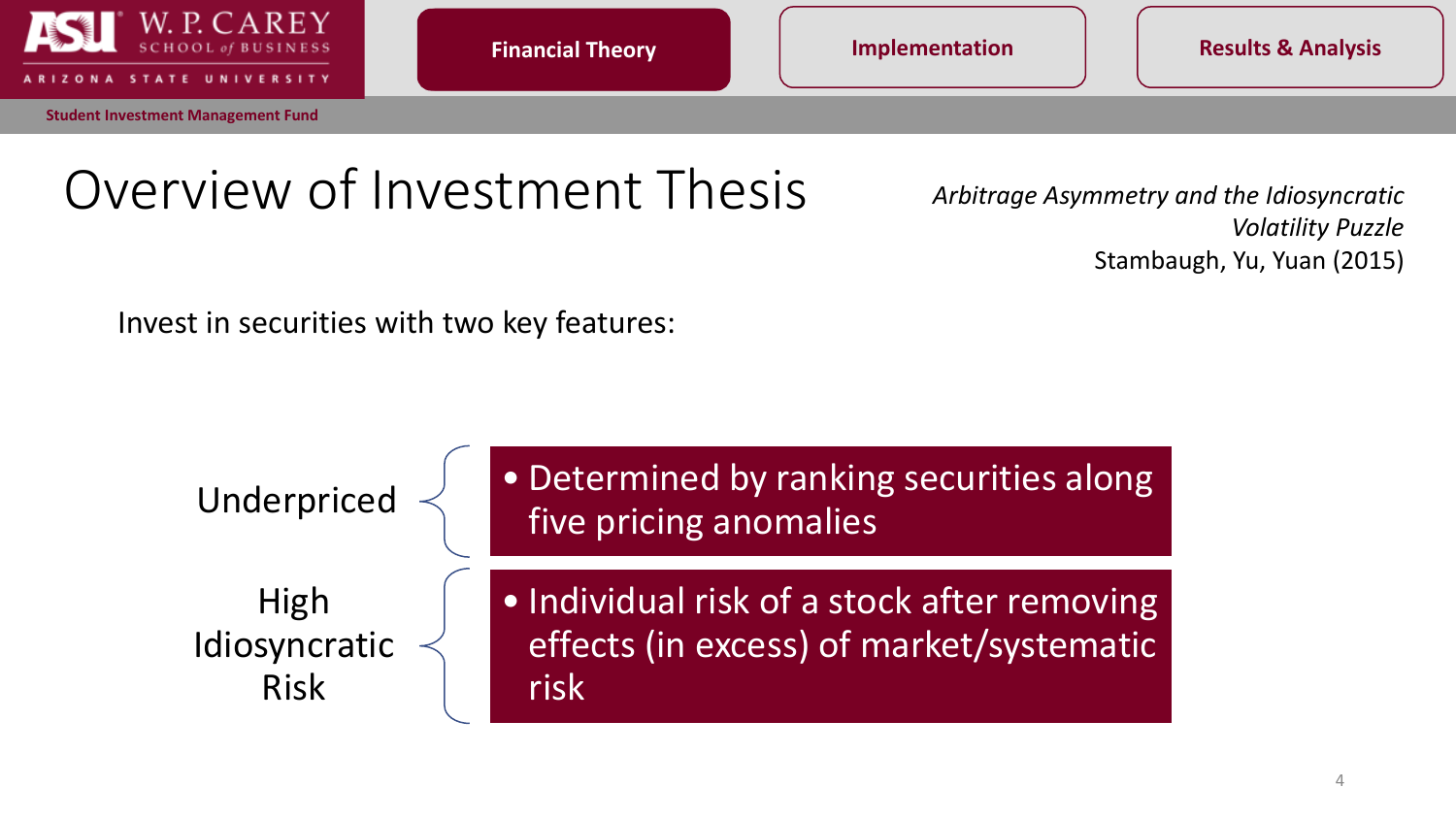![](_page_4_Picture_0.jpeg)

## CAPM and Idiosyncratic Risk

- CAPM assumes the market is in equilibrium and all investors are fully diversified
- The real-world market has frictions that prevent full diversification (Levy 1968, Merton 1986); idiosyncratic risk is priced and has a **positive expected premium**
- Ang, et al. (2006) found empirically that idiosyncratic risk has a **negative premium**
- Stambaugh, et al. (2015) explain this using a combination of mispricing and constraints on arbitrage

![](_page_4_Figure_10.jpeg)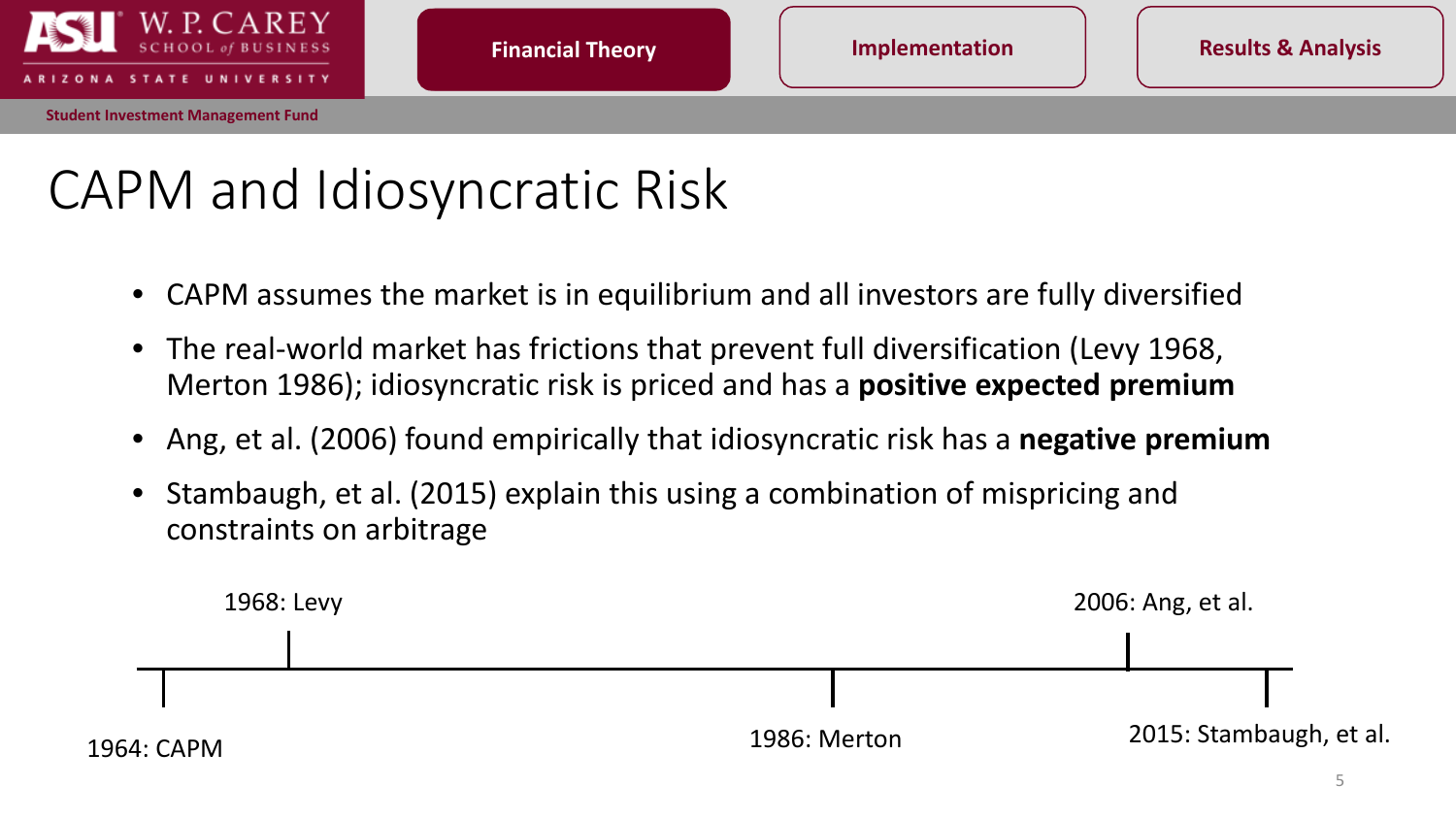![](_page_5_Picture_0.jpeg)

**Financial Theory**

**Financial Theory Implementation Results & Analysis**

## Idiosyncratic Risk Defined: IVOL

![](_page_5_Figure_7.jpeg)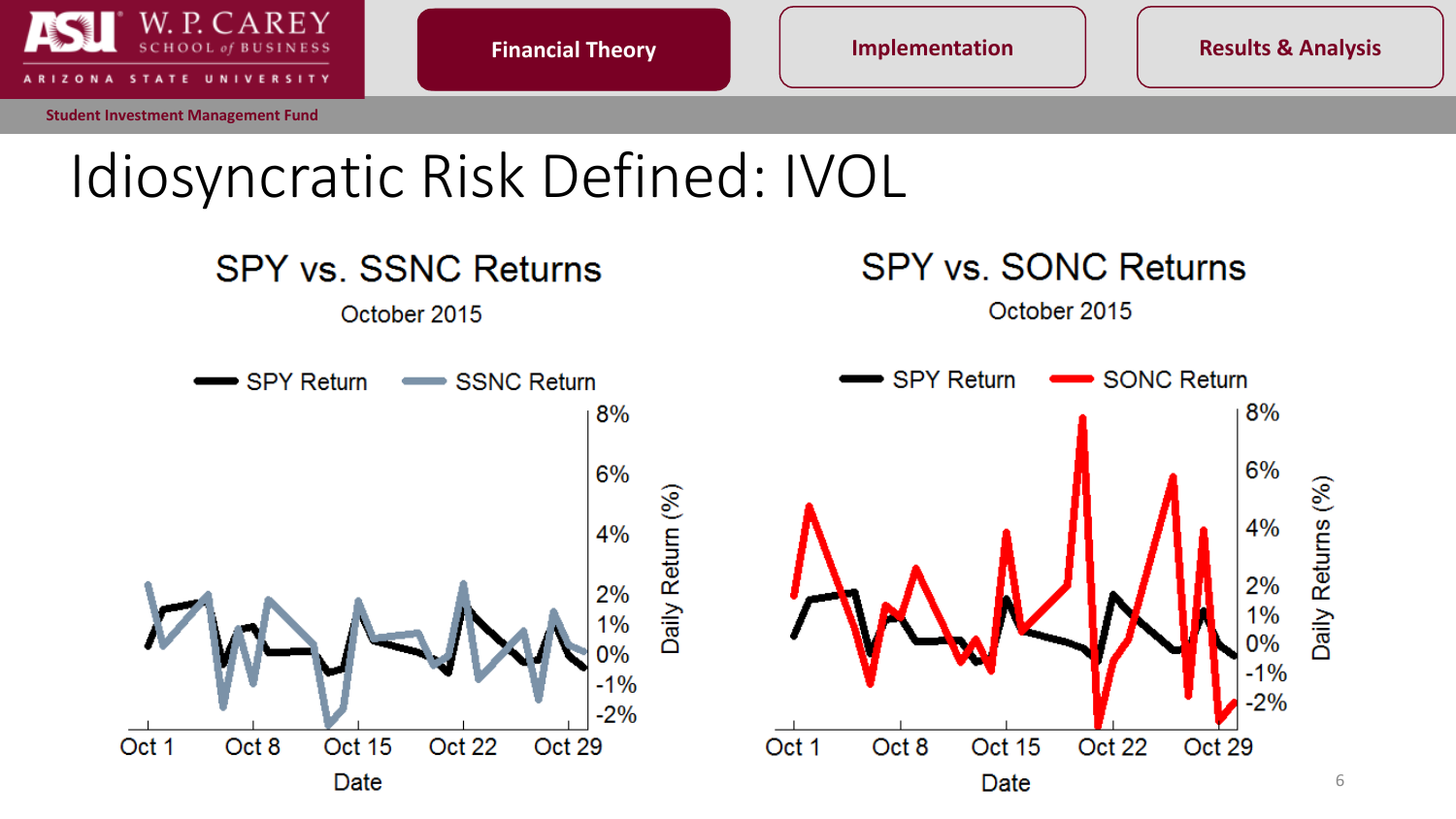![](_page_6_Picture_0.jpeg)

**VERSITY** 

**Student Investment Management Fund**

Mispricing

### **Overpriced Security**

Negative momentum High asset growth High net stock issuance Unprofitable High accruals

#### **Underpriced Security**

Positive momentum Low asset growth Low net stock issuance Profitable Low accruals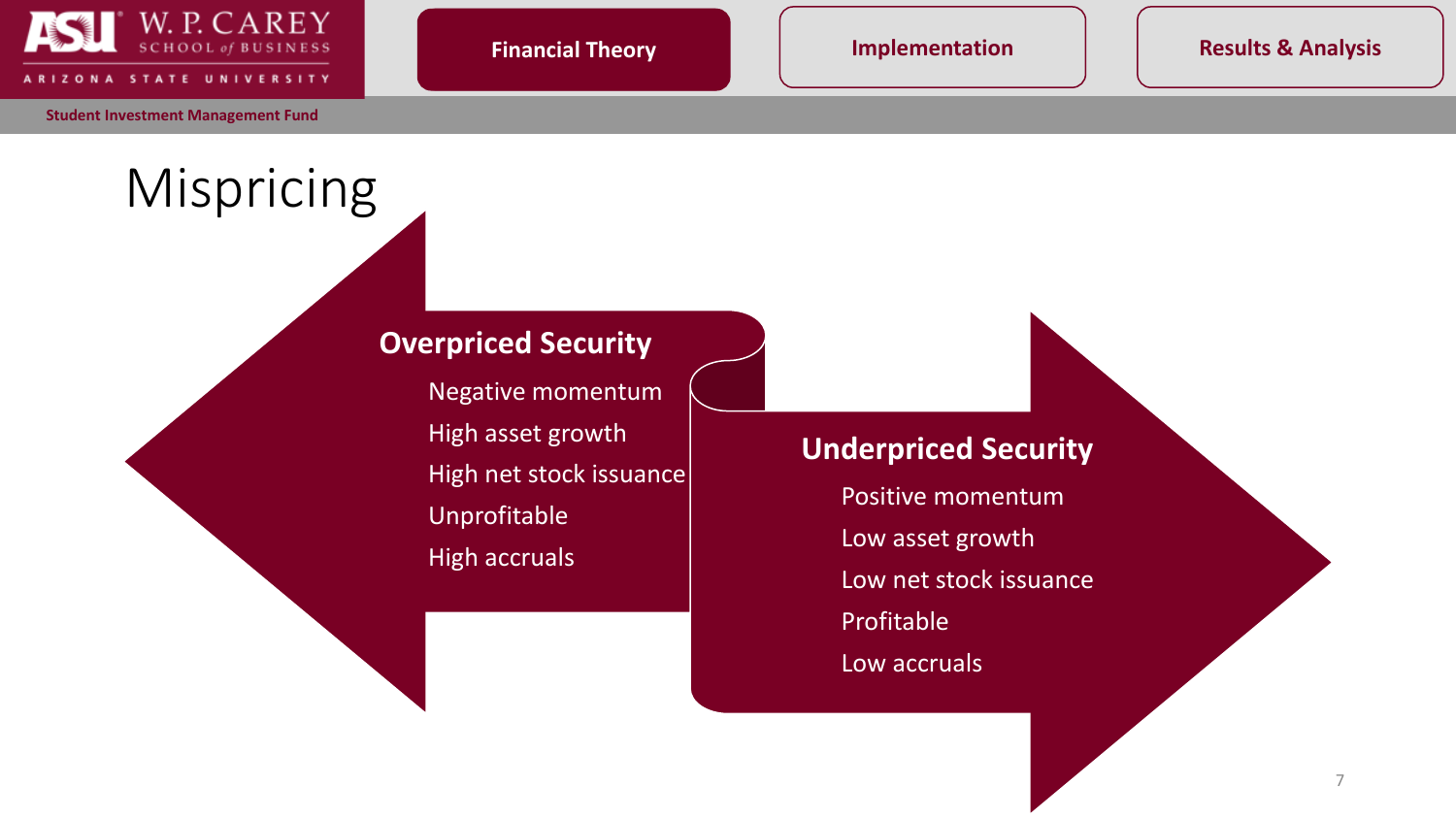![](_page_7_Picture_0.jpeg)

![](_page_7_Figure_6.jpeg)

Assumes 50% initial margin, 30% maintenance margin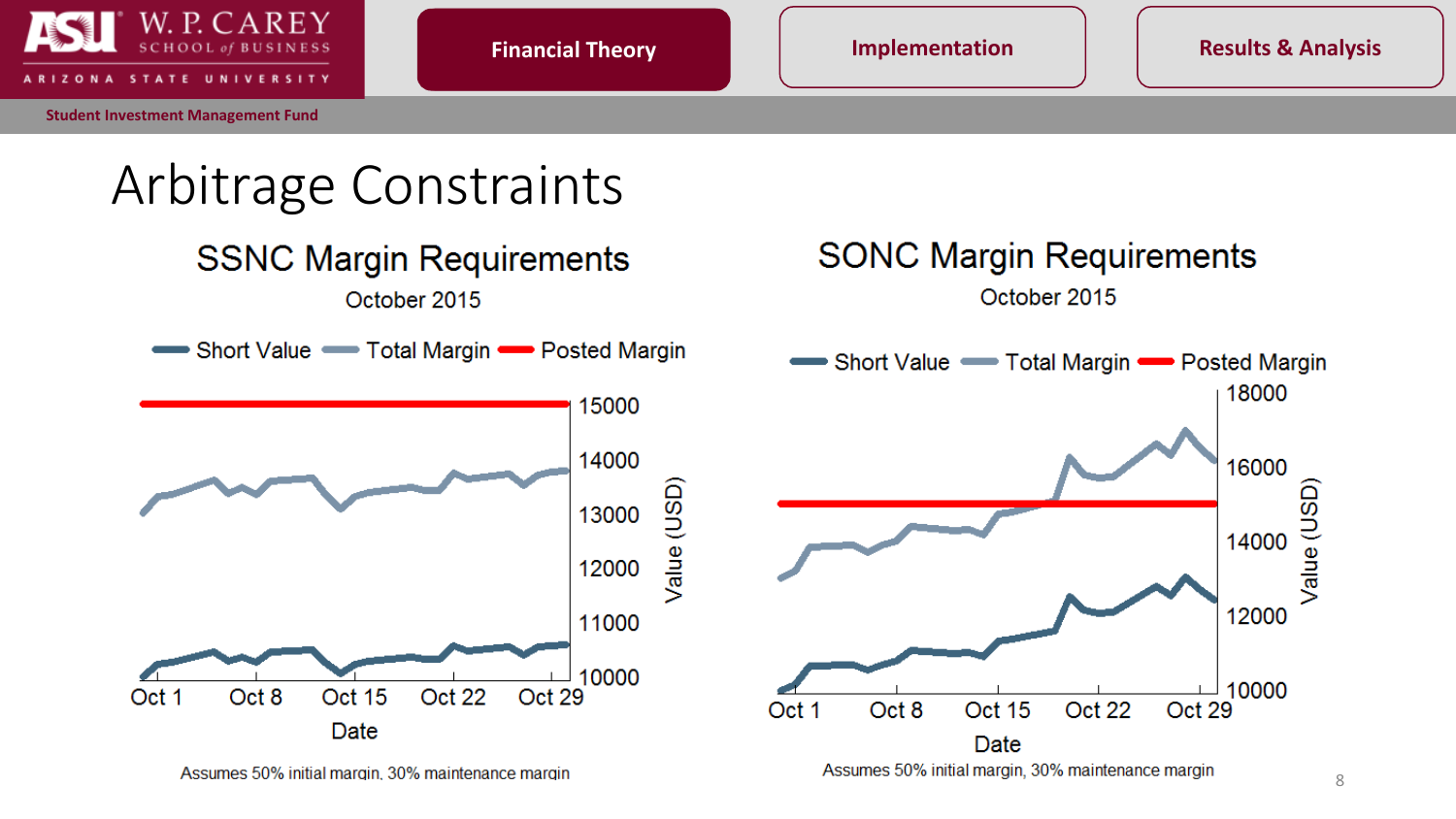![](_page_8_Picture_0.jpeg)

**Financial Theory Implementation Results & Analysis**

## Asymmetric Arbitrage

**Overpriced Securities** + Unable to Short **Negative Expected Return Underpriced Securities** + Unable to Long

**Positive Expected Return** 

**Negative Overall Expected Return to IVOL**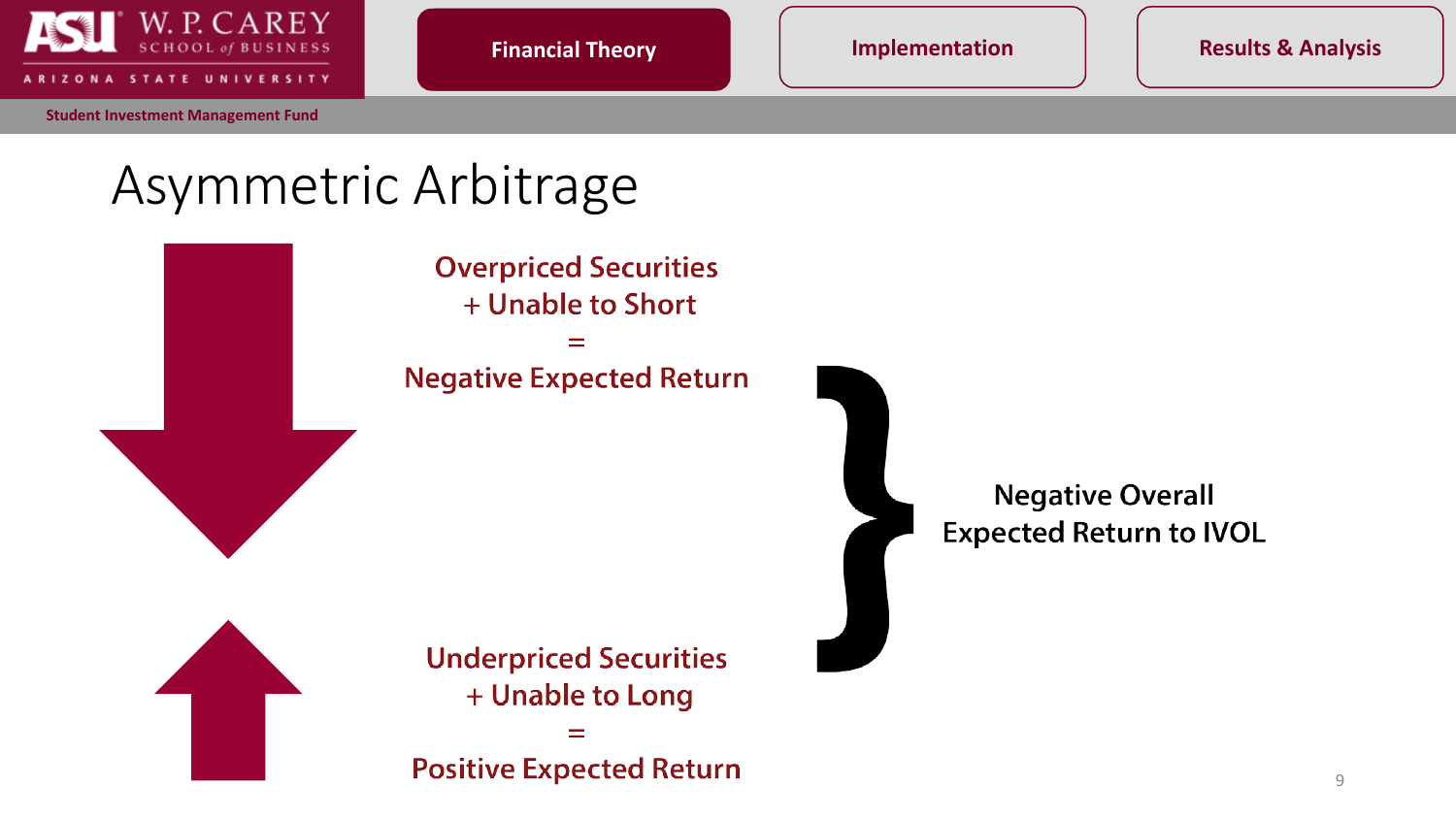![](_page_9_Picture_0.jpeg)

#### **Financial Theory**

## Anomaly Selection **Anomaly Selection**

- Goal: narrow down 11 mispricing anomalies from Stambaugh's IVOL Theory to 5 to make mispricing forecasts more manageable
- Chosen based on:
	- Confidence in supporting research & returns
	- Ease of calculation
	- Covariances

![](_page_9_Figure_12.jpeg)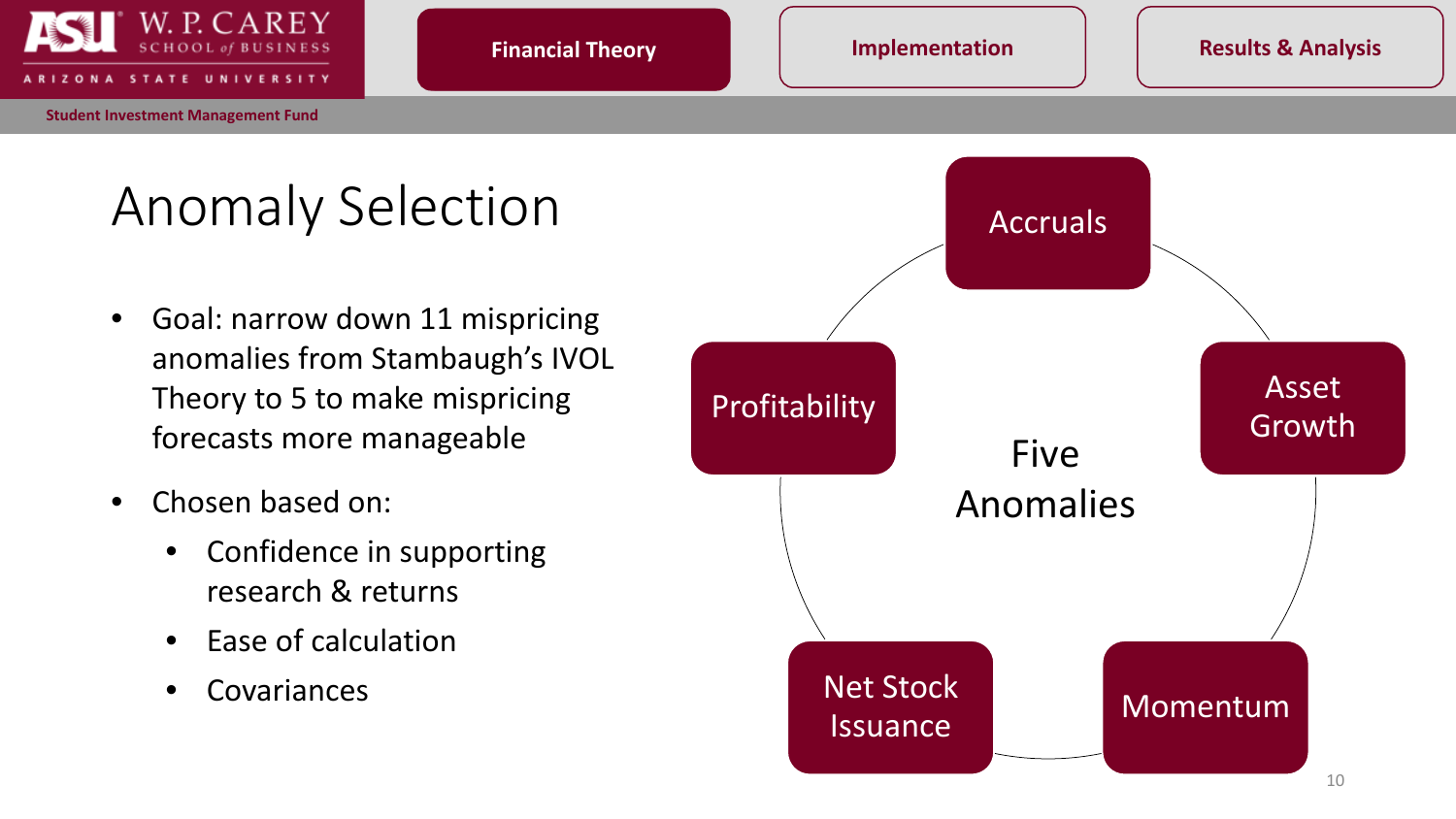![](_page_10_Picture_0.jpeg)

**IVERSITY** 

**Student Investment Management Fund**

**Financial Theory Implementation Results & Analysis** 

# Portfolio Implementation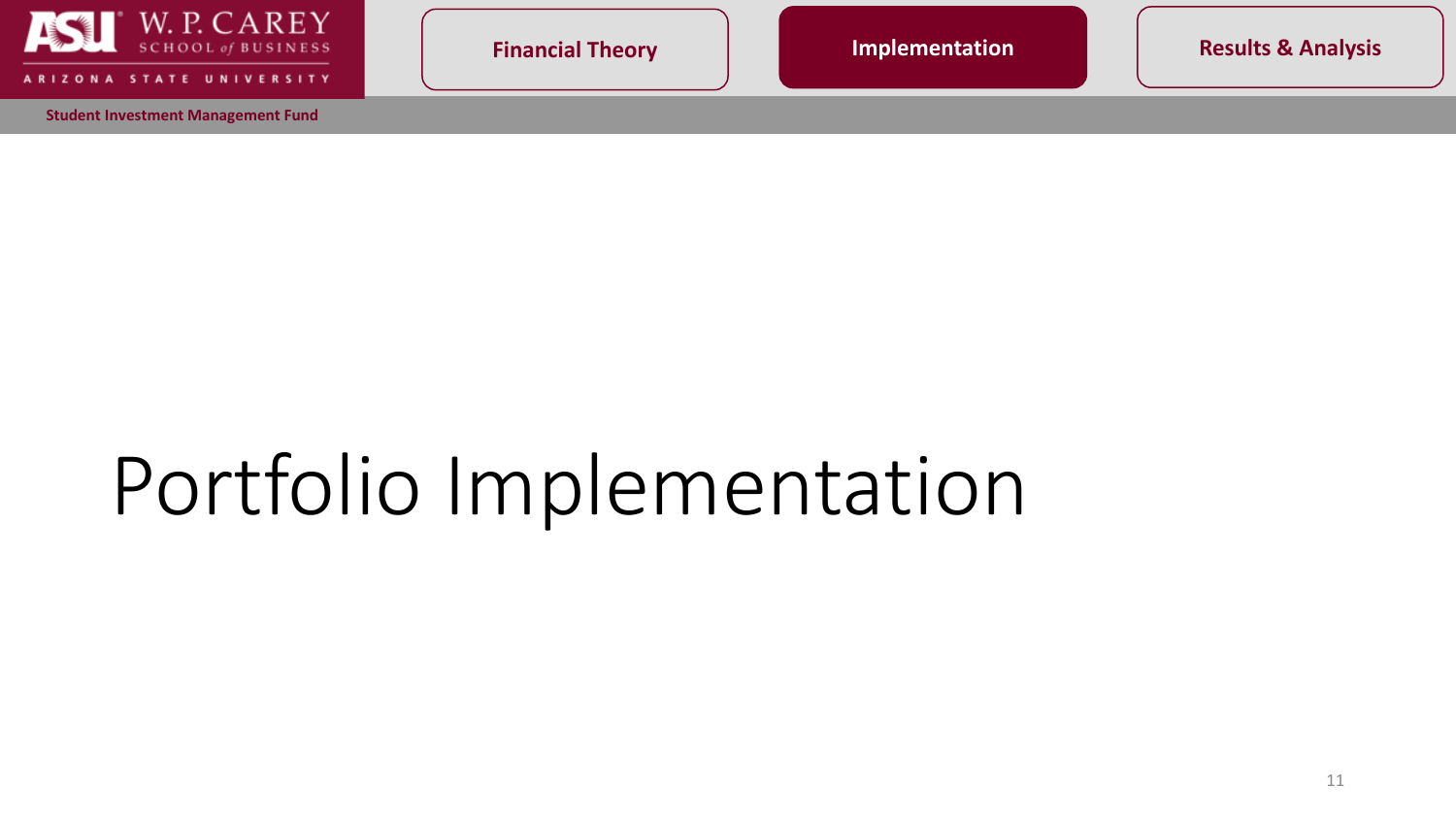![](_page_11_Picture_0.jpeg)

## Trading Costs

- First rebalance: monthly turnover of 156.6%
- Trading costs were \$.02/share plus spread
	- Effective trading costs of ~30-35bp
	- Expected premium was only 30-50bp
- Goal: control trading costs while still capturing expected premium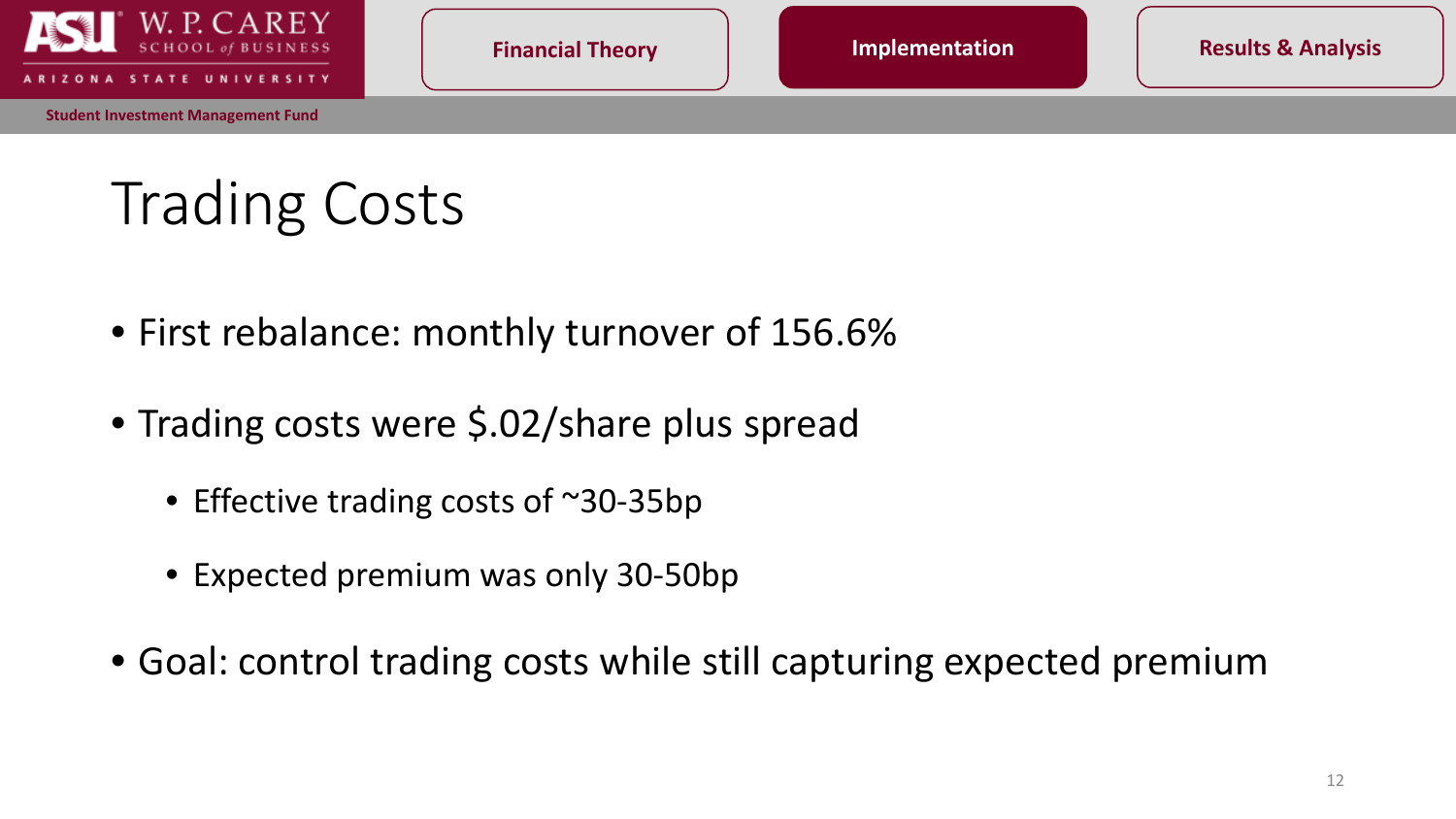![](_page_12_Figure_0.jpeg)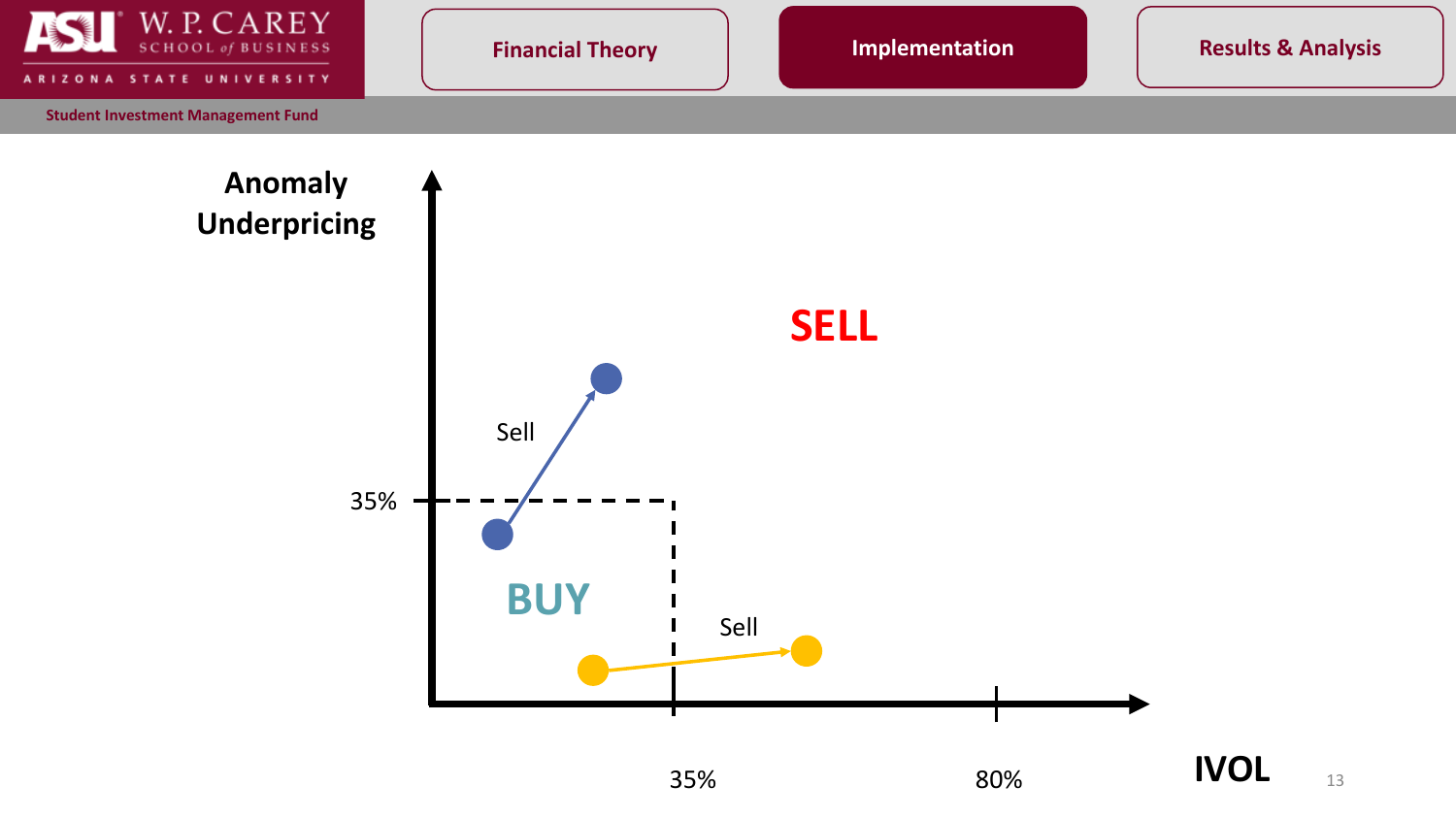![](_page_13_Figure_0.jpeg)

35% 80%

Hold

![](_page_13_Picture_3.jpeg)

**IVOL**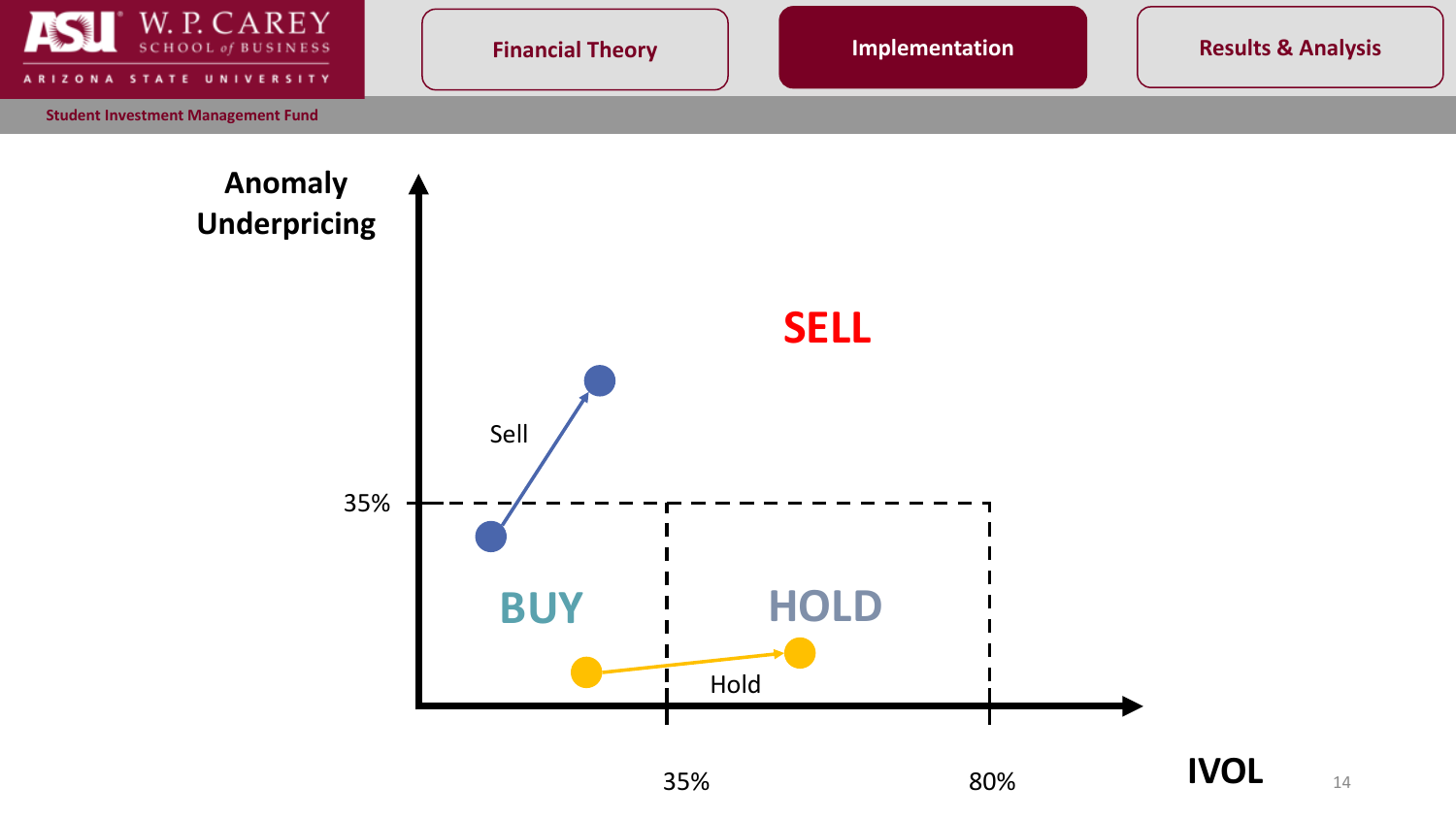![](_page_14_Picture_0.jpeg)

STATE **UNIVERSITY** A R I  $\circ$ **N** 

## New Buy Ranking Method

#### **Old Method**

| Security            |                 |    |      |      |      |     | <b>IVOL Percentile Anomaly Pecentile Average   Bid-Ask   Commission   Closing Price   Transaction Cost Percentage</b> |
|---------------------|-----------------|----|------|------|------|-----|-----------------------------------------------------------------------------------------------------------------------|
| $\lfloor$ Company A |                 |    |      | 0.02 | 0.02 | 20l | 0.20                                                                                                                  |
| $\lfloor$ Company B | 14              |    | 9.5  | 0.04 | 0.02 | 34  | 0.18                                                                                                                  |
| Company C           | 20 <sub>l</sub> | 35 | 27.5 | 0.01 | 0.02 | 55  | 0.05                                                                                                                  |
| Company D           | 15              | 10 | 12.5 | 0.02 | 0.02 | 45  | 0.09                                                                                                                  |

#### **New Method**

| Security            |                 | <b>IVOL Percentile Anomaly Pecentile Average Bid-Ask</b> |      |      |      |            | <b>Commission Closing Price Transaction Cost Percentage</b> |
|---------------------|-----------------|----------------------------------------------------------|------|------|------|------------|-------------------------------------------------------------|
| Company C           | 20 <sub>l</sub> | 35 <sub>l</sub>                                          | 27.5 | 0.01 | 0.02 | 55         | 0.05                                                        |
| Company $D$         | 15 <sub>1</sub> | 10l                                                      | 12.5 | 0.02 | 0.02 | 45         | 0.09                                                        |
| <b>Company B</b>    | 14              |                                                          | 9.5  | 0.04 | 0.02 | 34         | 0.18                                                        |
| $\lfloor$ Company A |                 |                                                          |      | 0.02 | 0.02 | <b>201</b> | 0.20                                                        |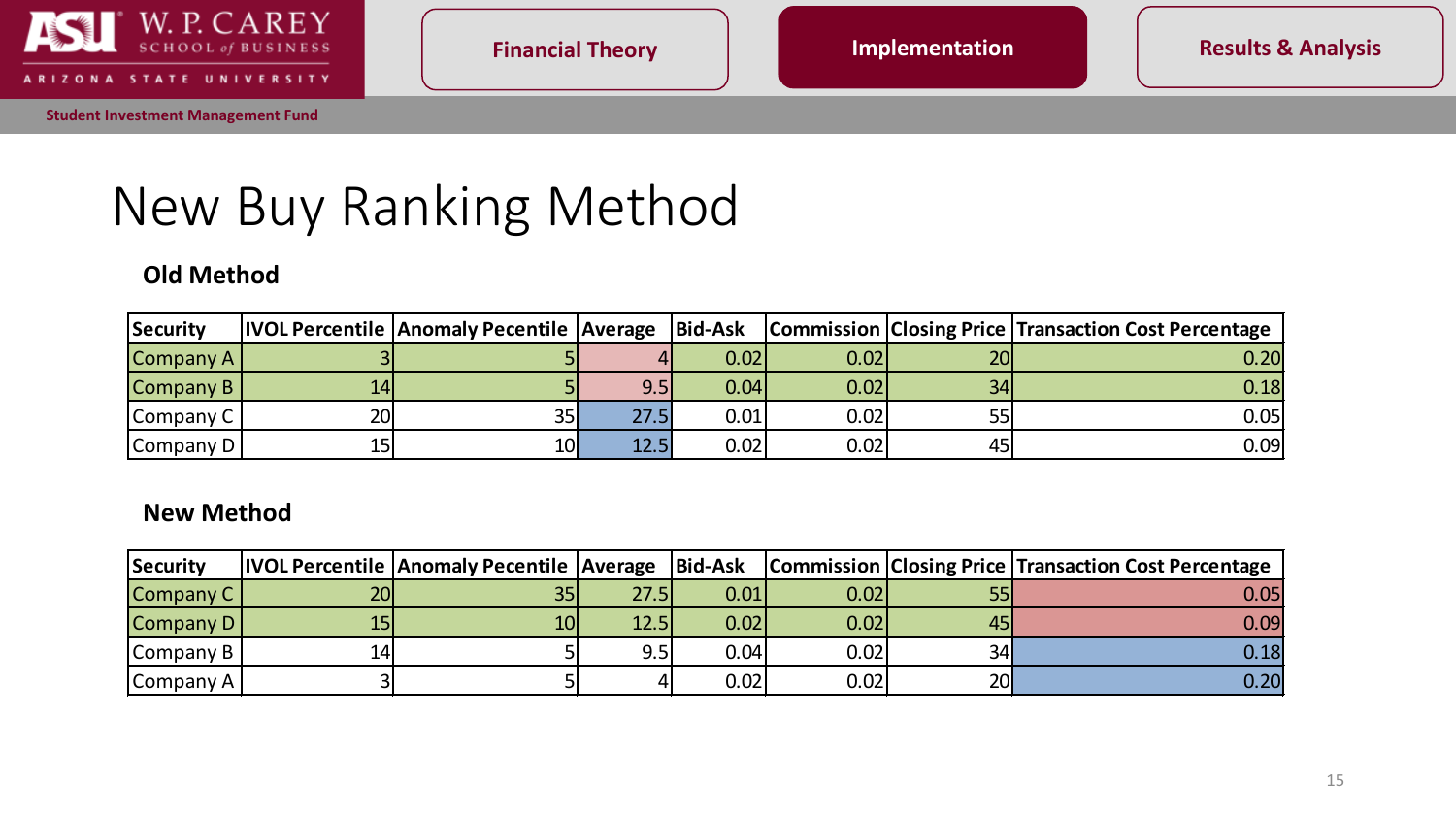![](_page_15_Picture_0.jpeg)

STATE UNIVERSITY **ARIZO NA** 

Results

| <b>Rebalance month</b> | Turnover % | <b>Notes</b>                            |  |
|------------------------|------------|-----------------------------------------|--|
| December               | 156.60%    |                                         |  |
| January                | 63.65%     | Implemented holding range               |  |
| February               | 46.48%     | Implemented transaction<br>cost ranking |  |
| March                  | 8.43%      |                                         |  |
| April                  | 30.15%     |                                         |  |

\*Original Seeding in November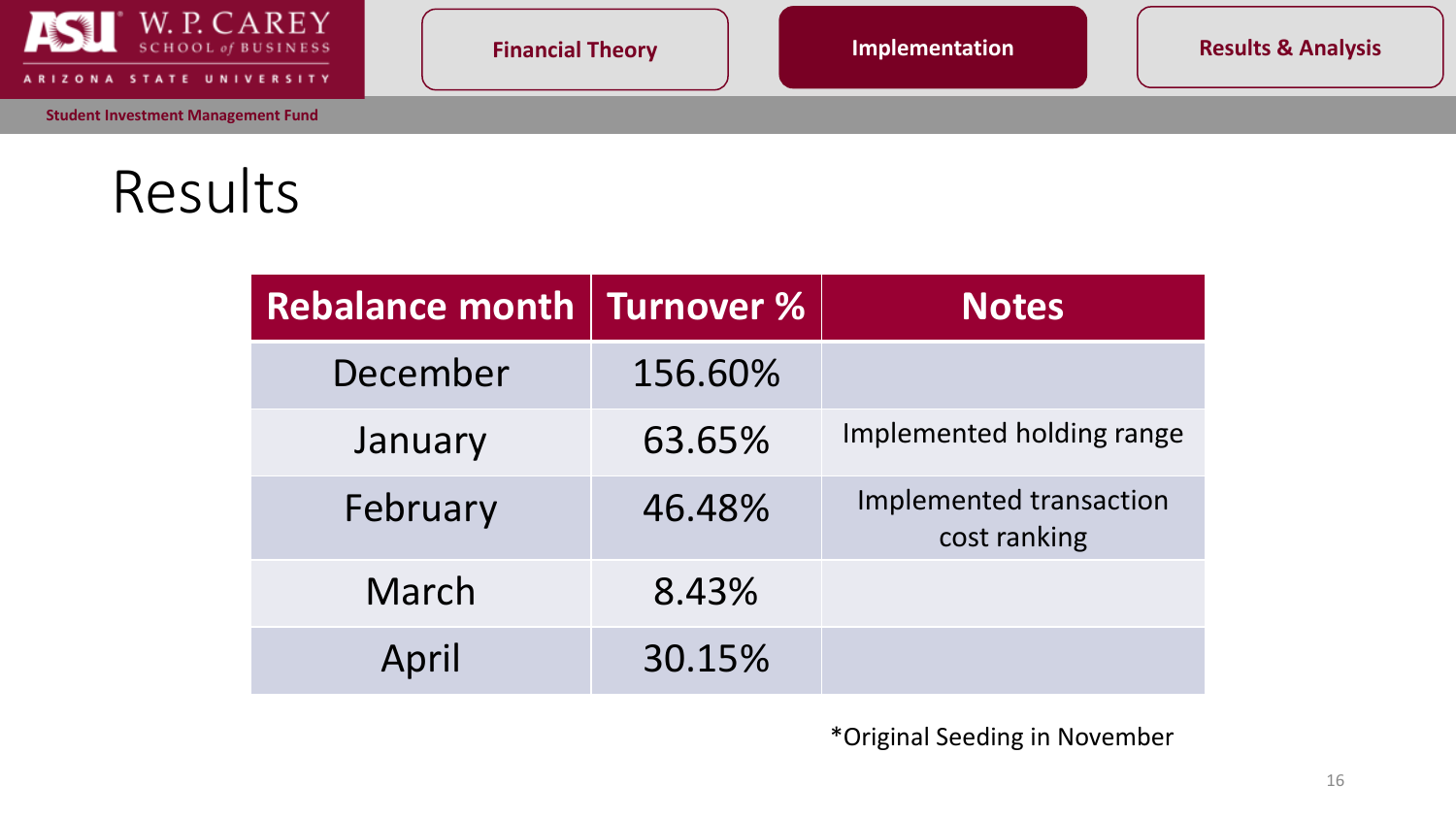![](_page_16_Picture_0.jpeg)

ARIZONA STATE UNIVERSITY

**Student Investment Management Fund**

**Financial Theory**  | | **Implementation** | | Results & Analysis

## Returns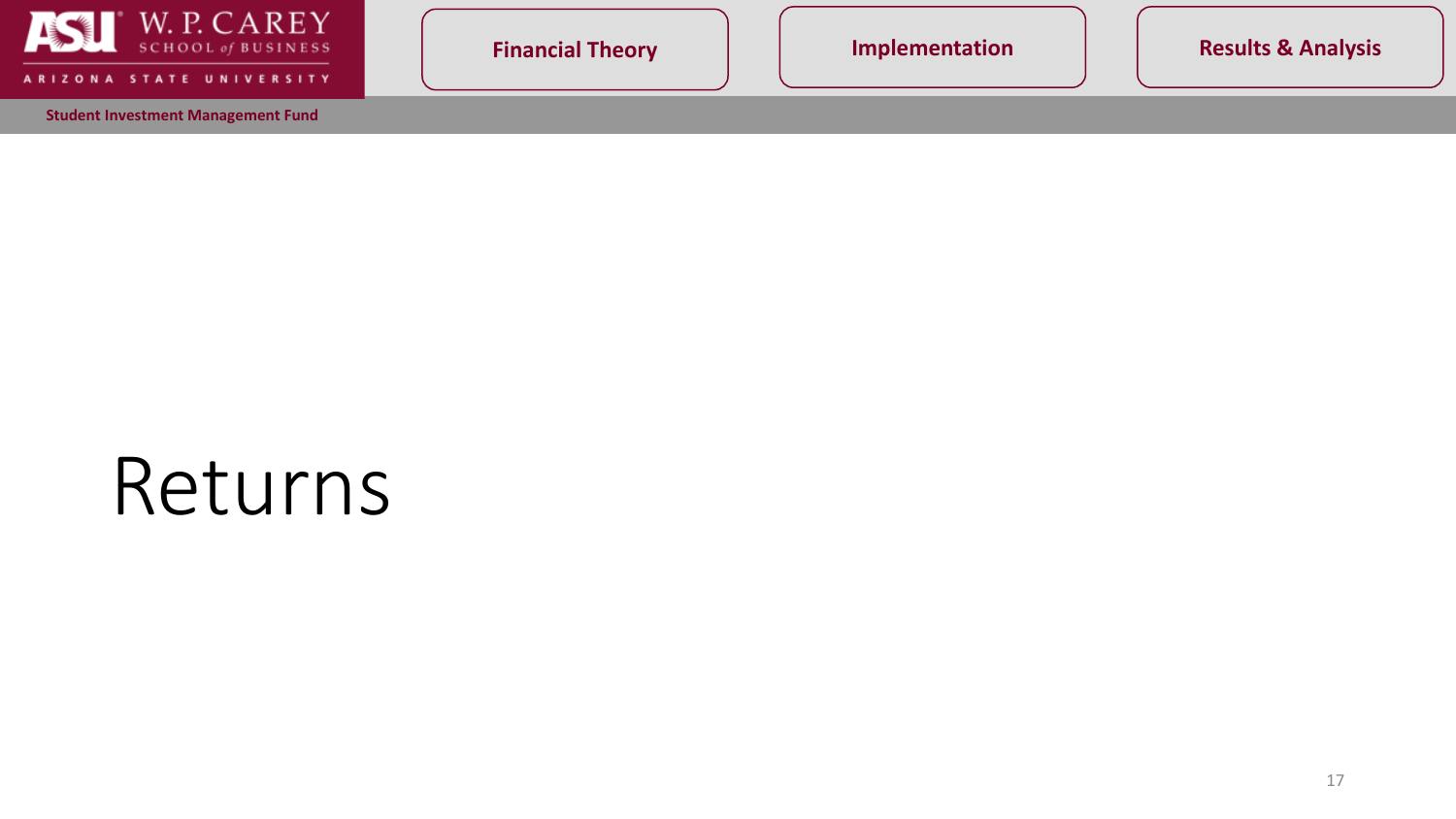![](_page_17_Picture_0.jpeg)

STATE UNIVERSITY

**Financial Theory Implementation Results & Analysis** 

## Total Portfolio Returns

![](_page_17_Figure_7.jpeg)

| <b>Return</b>  | <b>Total</b><br>Port. | <b>S&amp;P</b><br>500 | <b>Russell</b><br>3000 |
|----------------|-----------------------|-----------------------|------------------------|
| Tot.<br>Return | 4.36%                 | 1.53%                 | 1.03%                  |
| Std<br>Dev     | 4.98%                 | 3.77%                 | 4.03%                  |

<sup>\*</sup>Since inception, through 4/22/16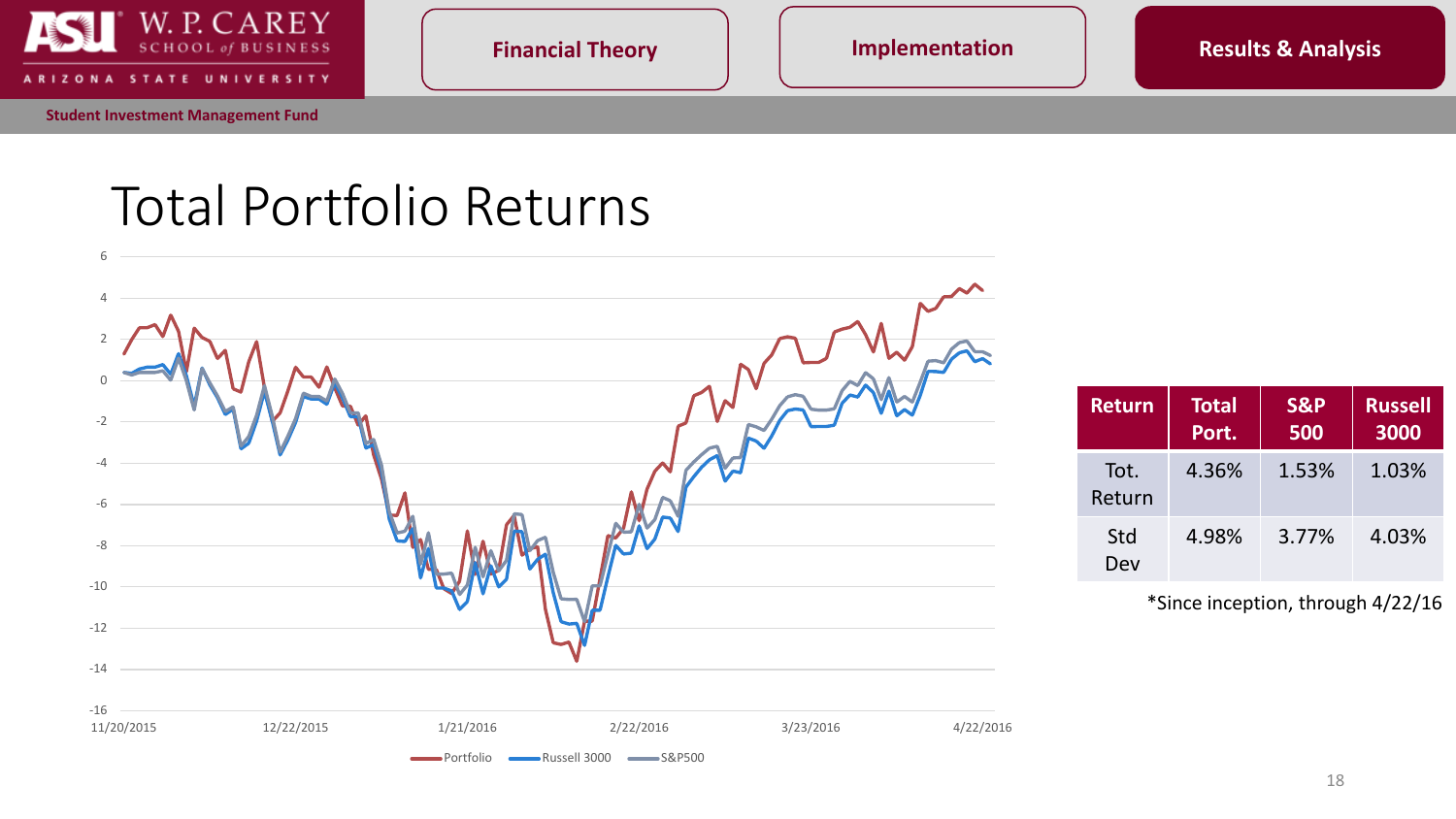![](_page_18_Picture_0.jpeg)

ATE u **NIVERSITY** 

### GIC Industry Average Weight Comparison

![](_page_18_Figure_7.jpeg)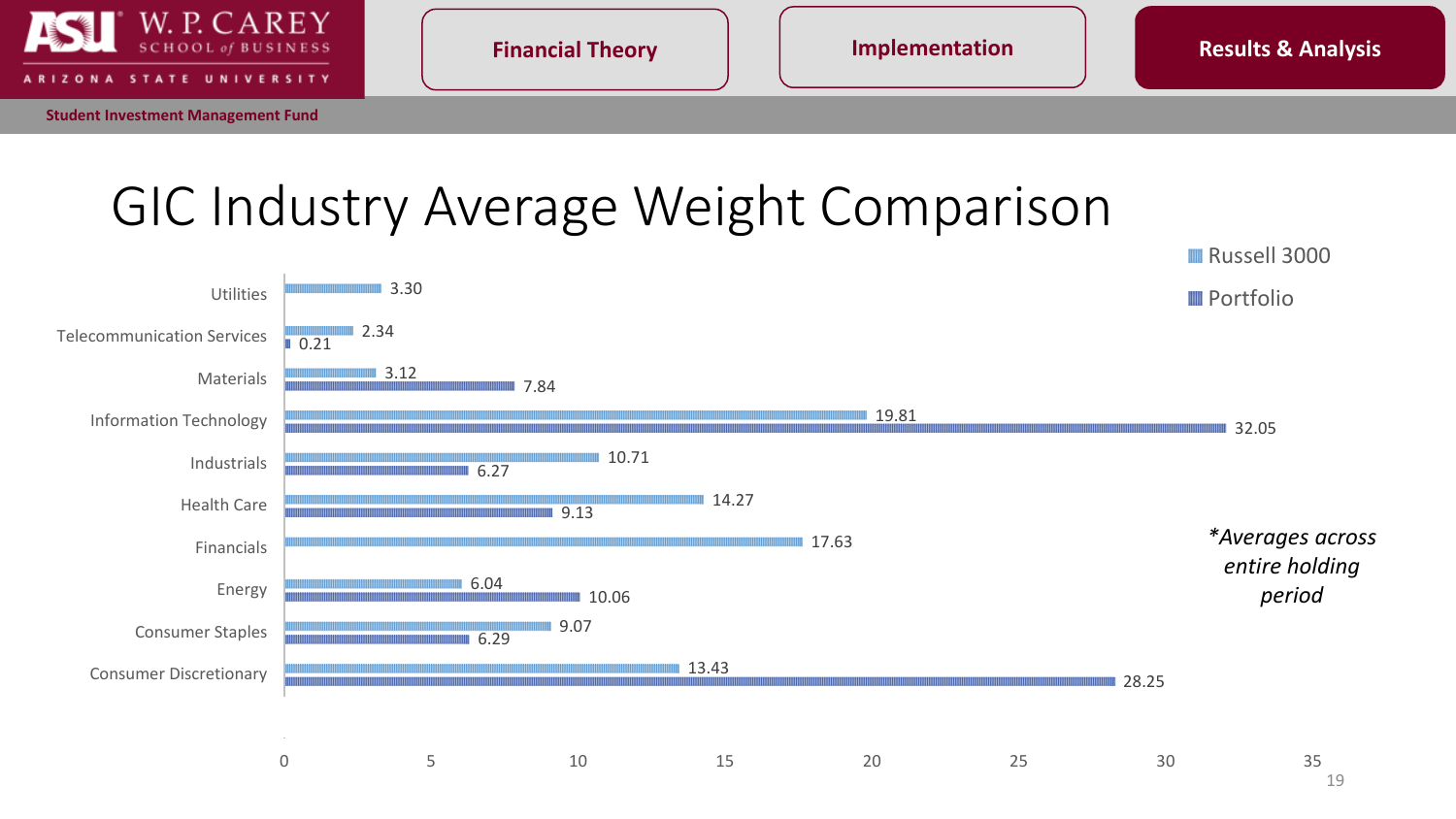![](_page_19_Picture_0.jpeg)

**IVERSITY** 

**Financial Theory Implementation Results & Analysis** 

## Industry Benchmark Construction

![](_page_19_Figure_7.jpeg)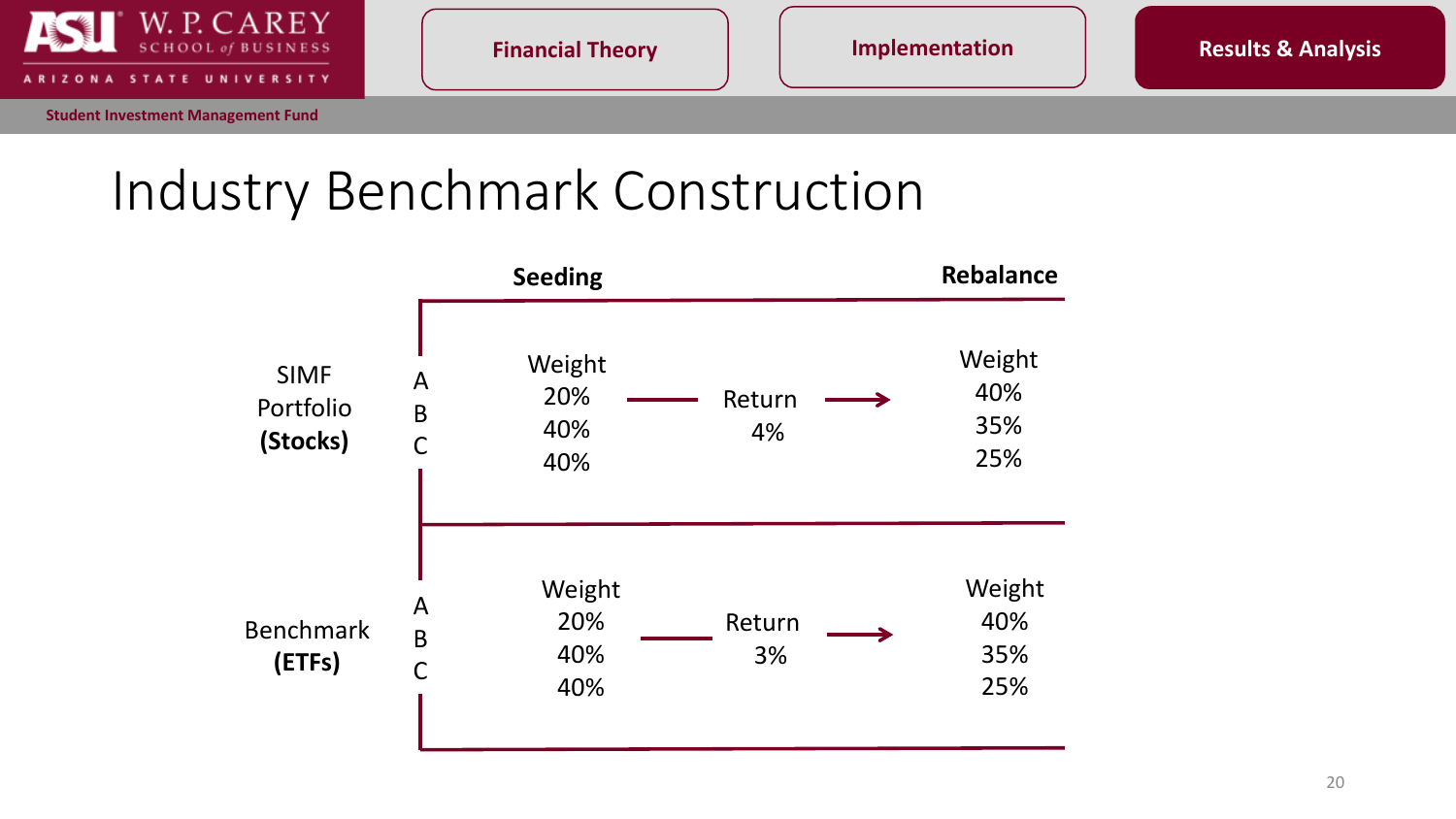![](_page_20_Picture_0.jpeg)

STATE UNIVERSITY

**Financial Theory Implementation Results & Analysis** 

## Portfolio Returns vs. Industry Benchmark

![](_page_20_Figure_7.jpeg)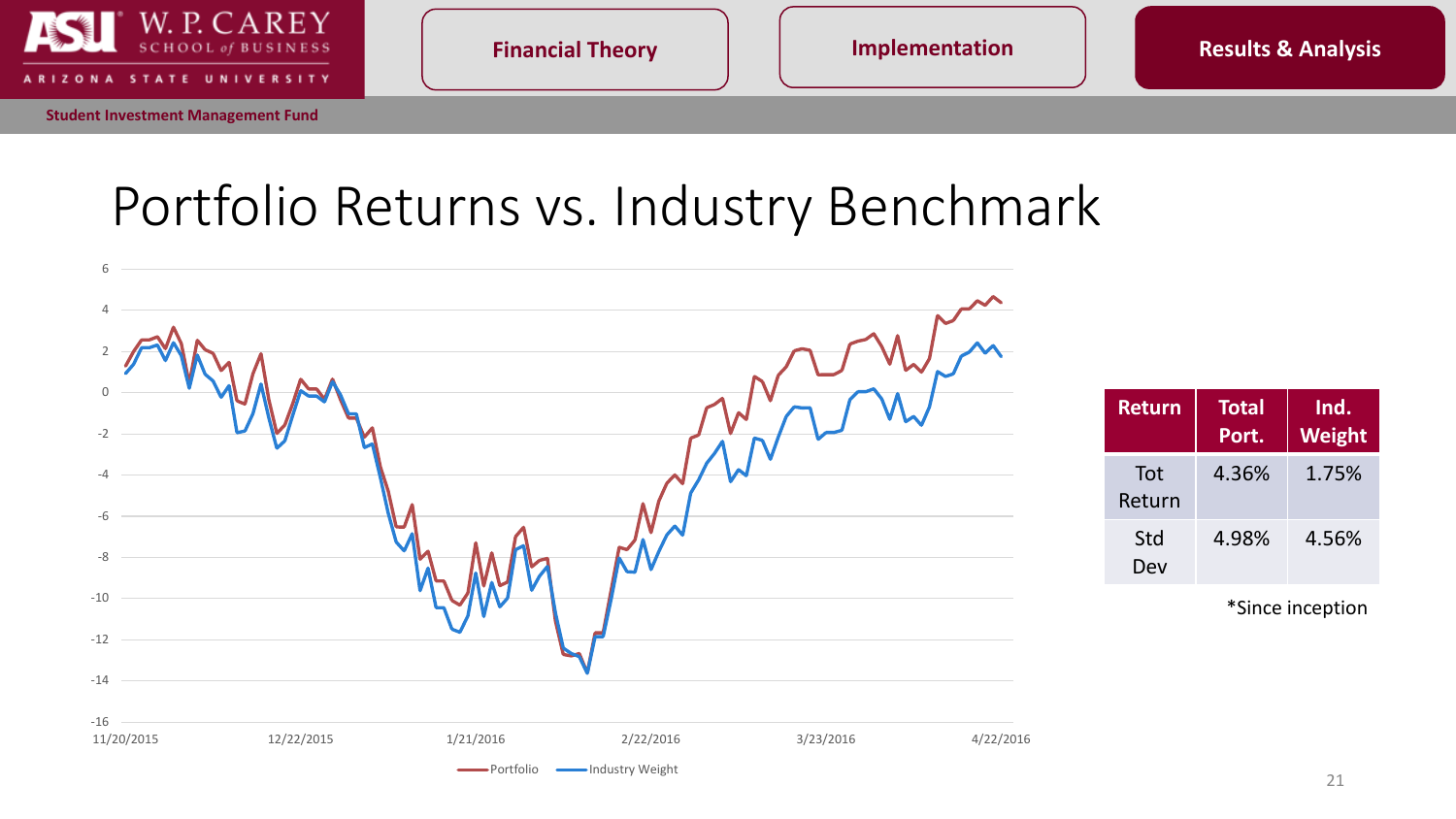![](_page_21_Picture_0.jpeg)

**ATE IVERSITY**  **Financial Theory Implementation Results & Analysis** 

## Total Portfolio Market Cap Holding

![](_page_21_Figure_7.jpeg)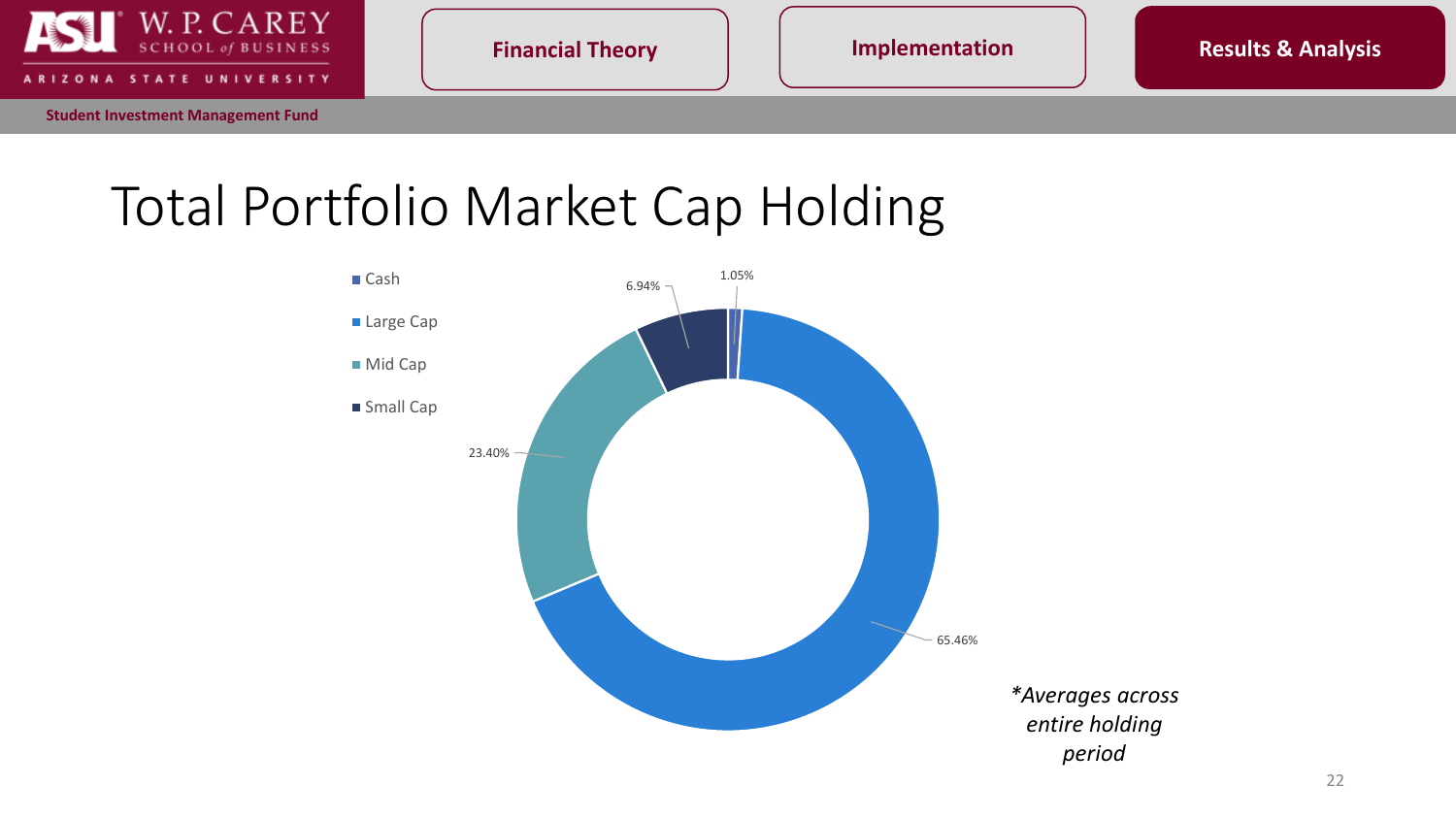![](_page_22_Picture_0.jpeg)

**UNIVERSITY** TATE

**Financial Theory Implementation Results & Analysis** 

### Portfolio Returns vs. Size Benchmark

![](_page_22_Figure_7.jpeg)

| <b>Return</b> | <b>Total</b><br>Port. | <b>Market</b><br>Cap |
|---------------|-----------------------|----------------------|
| Tot<br>Return | 4.36%                 | 0.55%                |
| Std<br>Dev    | 4.98%                 | 4.20%                |

\*Since inception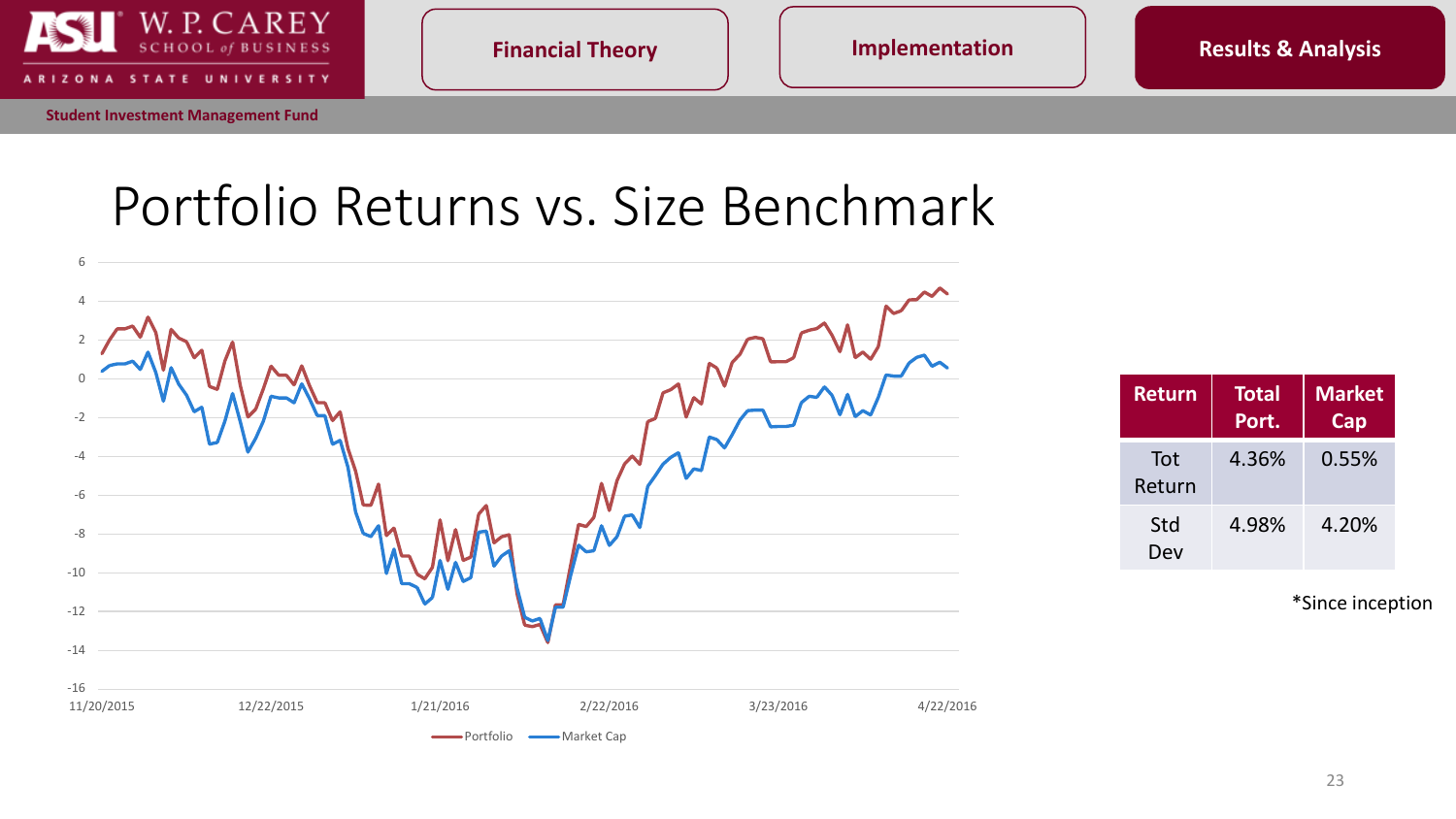![](_page_23_Picture_0.jpeg)

## Long-term: Improving SIM Fund Processes

### Portfolio Database

- Utilize SQL Server to track key portfolio information
- Create an infrastructure to calculate holdings, returns, attributions

### XBRL

- Pull financial statement data directly from company XBRL filings
- Fix bugs to integrate XBRL into portfolio construction process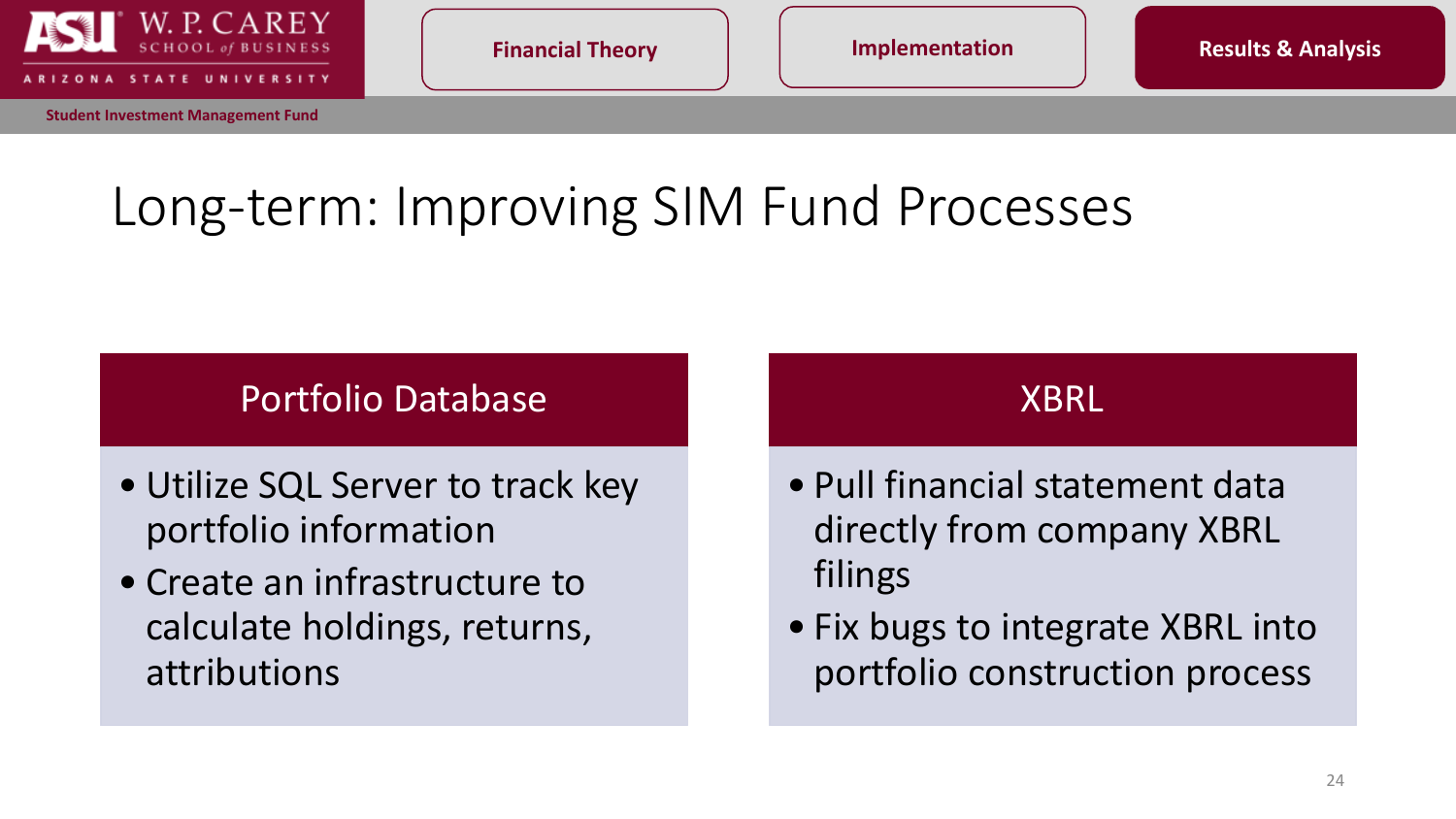![](_page_24_Picture_0.jpeg)

**Financial Theory Implementation Results & Analysis** 

### XBRL Update: Process

![](_page_24_Figure_7.jpeg)

### Moving Forward:

- 1. Integrate with Bloomberg to fill in missing data
- 2. Add filters for charter restraints
- 3. Compare XBRL to previous rebalance data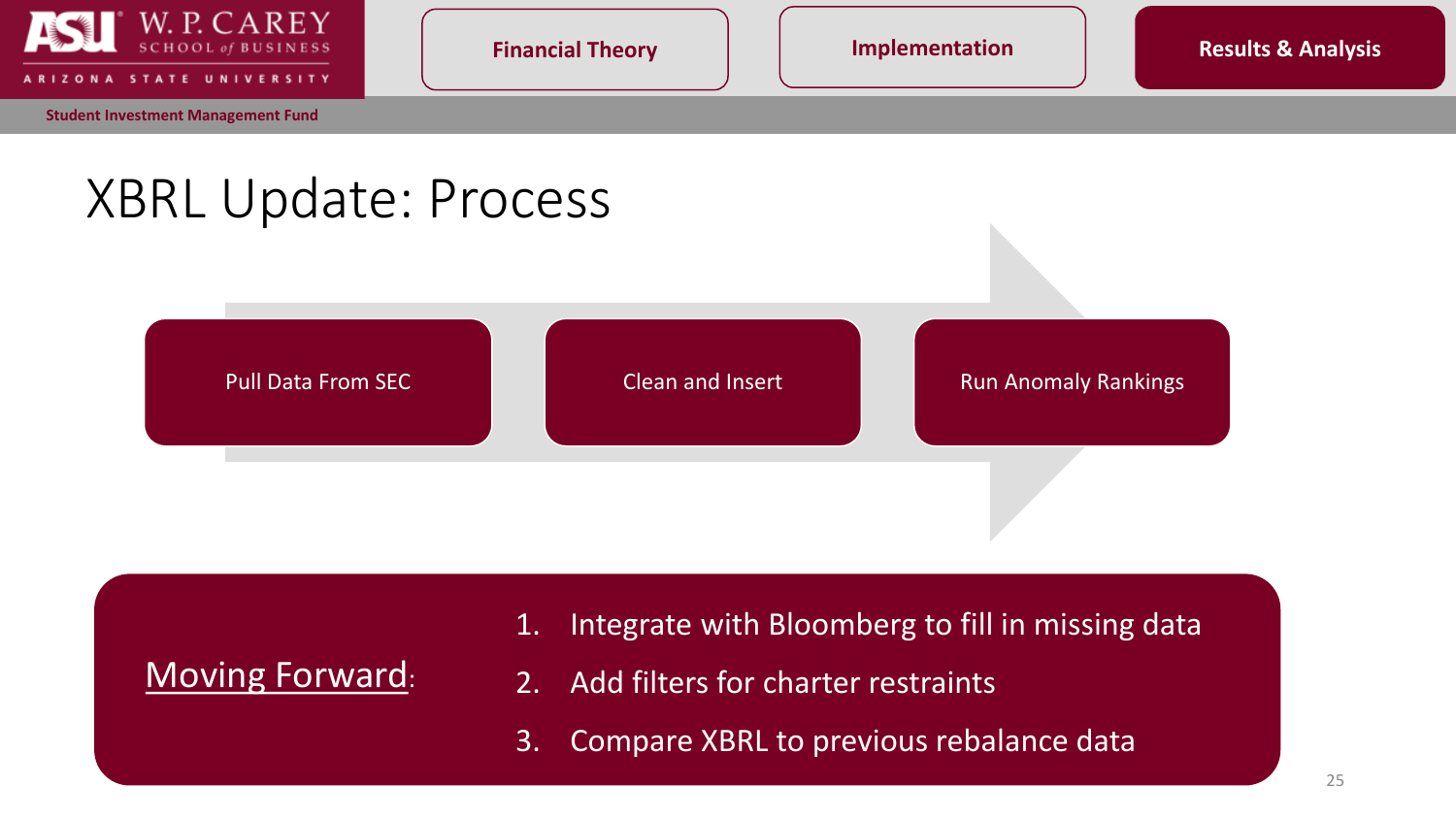![](_page_25_Picture_0.jpeg)

**UNIVERSITY ARI STATE** 

**Student Investment Management Fund**

**Financial Theory**  | | **Implementation** | | Results & Analysis

# Conclusion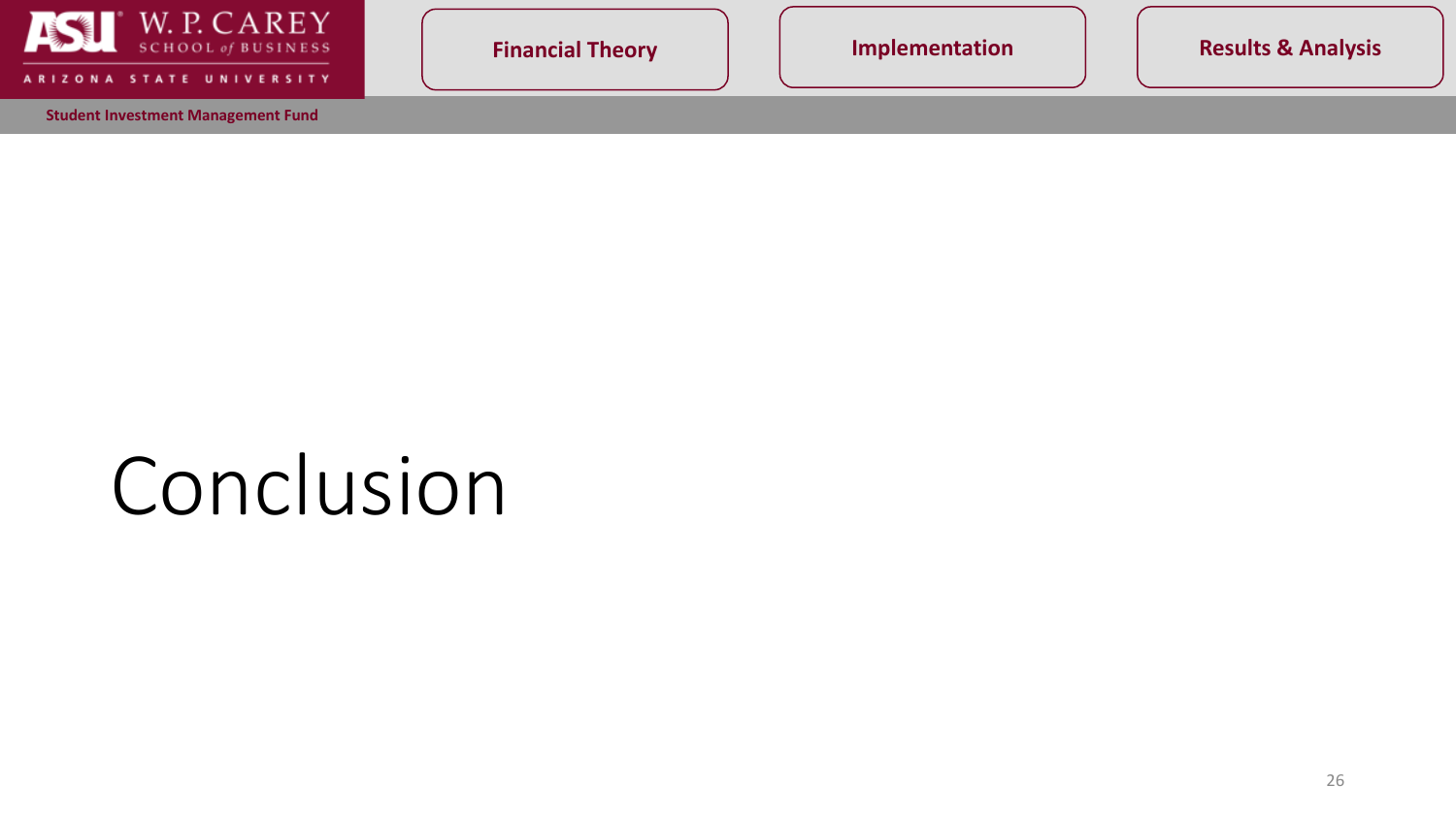![](_page_26_Picture_0.jpeg)

**IVERSITY** 

**Student Investment Management Fund**

### *At this time we would be happy to take your questions*